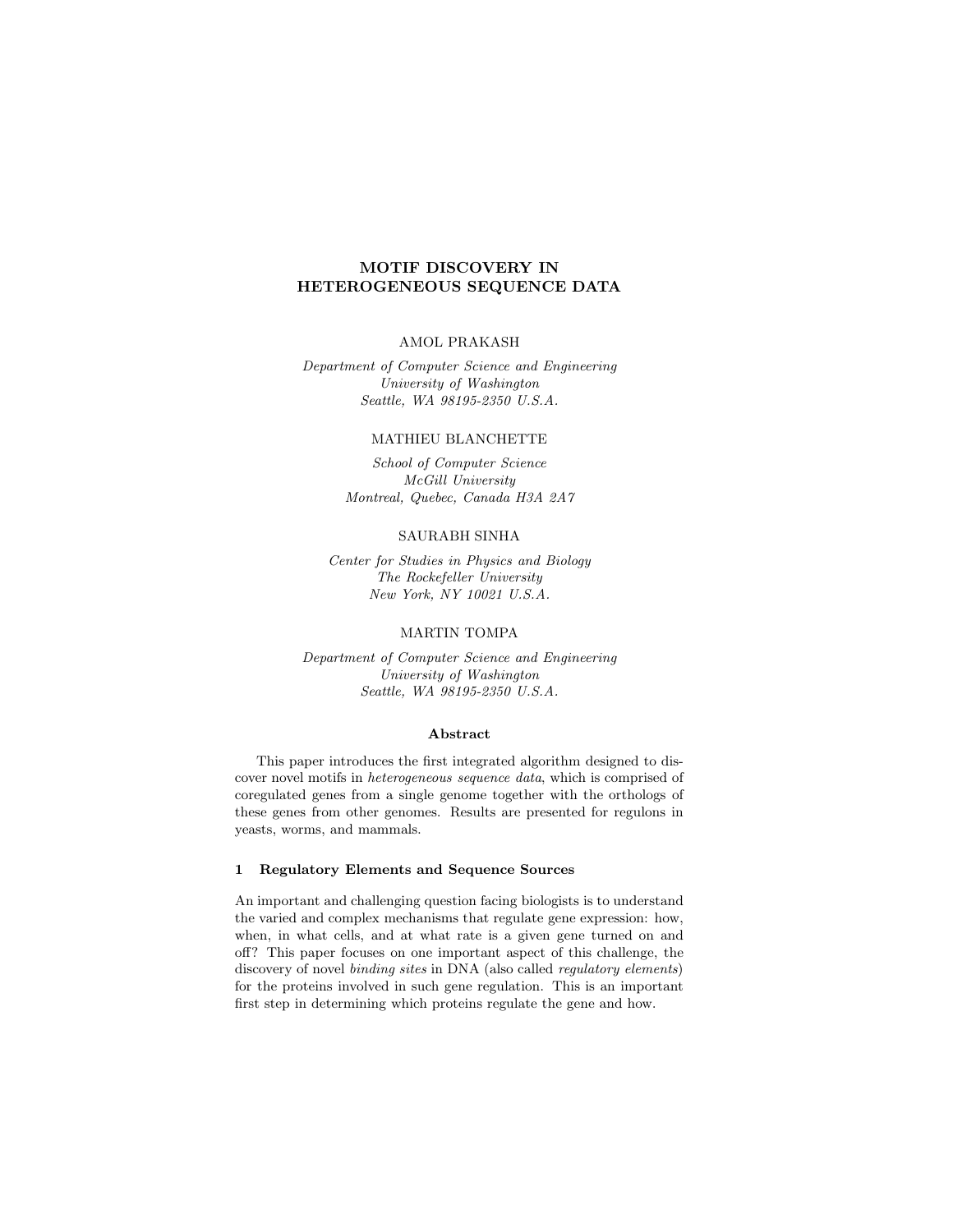Until the present, nearly all regulatory element discovery algorithms have focused on what will be called homogeneous data sources, in which all the sequence data is of the same type (see Section 1.1). This paper introduces the first integrated algorithm designed to exploit the richer potential of heterogeneous sequence data, which is comprised of coregulated genes from a single genome together with the orthologs of these genes from other genomes.

### 1.1 Regulatory Elements from Homogeneous Data

A number of algorithms have been proposed for the discovery of novel regulatory elements in nucleotide sequences. Most of these try to deduce the regulatory elements by considering the regulatory regions of several (putatively) coregulated genes from a single genome. Such algorithms search for overrepresented motifs in this collection of regulatory regions, these motifs being good candidates for regulatory elements. Some examples of this approach include Bailey and Elkan<sup>1</sup>, Brāzma et al.<sup>2</sup>, Buhler and Tompa<sup>3</sup>, Hertz and Stormo<sup>4</sup>, Hughes *et al.*<sup>5</sup>, Lawrence *et al.*<sup>6</sup>, Lawrence and Reilly<sup>7</sup>, Rigoutsos and Floratos<sup>8</sup>, Rocke and Tompa<sup>9</sup>, Sinha and Tompa<sup>10</sup>, van Helden et al.<sup>11</sup>, and Workman and Stormo<sup>12</sup>.

An orthogonal approach deduces regulatory elements by considering orthologous regulatory regions of a single gene from multiple species. This approach has been used in *phylogenetic footprinting* (Tagle *et al.*<sup>13</sup>, Loots et al.<sup>14</sup>) and *phylogenetic shadowing* (Boffelli et al.<sup>15</sup>). The simple premise underlying these comparative approaches is that selective pressure causes functional elements to evolve at a slower rate than nonfunctional sequences. This means that unusually well conserved sites among a set of orthologous regulatory regions are good candidates for functional regulatory elements.

The standard method that has been used for phylogenetic footprinting is to construct a global multiple alignment of the orthologous regulatory sequences using a tool such as CLUSTAL W (Thompson *et al.*<sup>16</sup>), and then identify well conserved regions in the alignment. An algorithm designed specifically for phylogenetic footprinting without resorting to global alignment has been developed by Blanchette  $et \ al.$ <sup>17,18</sup>

#### 1.2 Regulatory Elements from Heterogeneous Data

As more related genomes are sequenced and our understanding of regulatory relationships among genes improves, we will find ourselves in a situation with richer data sources than in the past. Namely, the data to be analyzed will often be heterogeneous, a collection of coregulated genes from one genome together with their orthologous genes in several related genomes. There is an obvious advantage to considering heterogeneous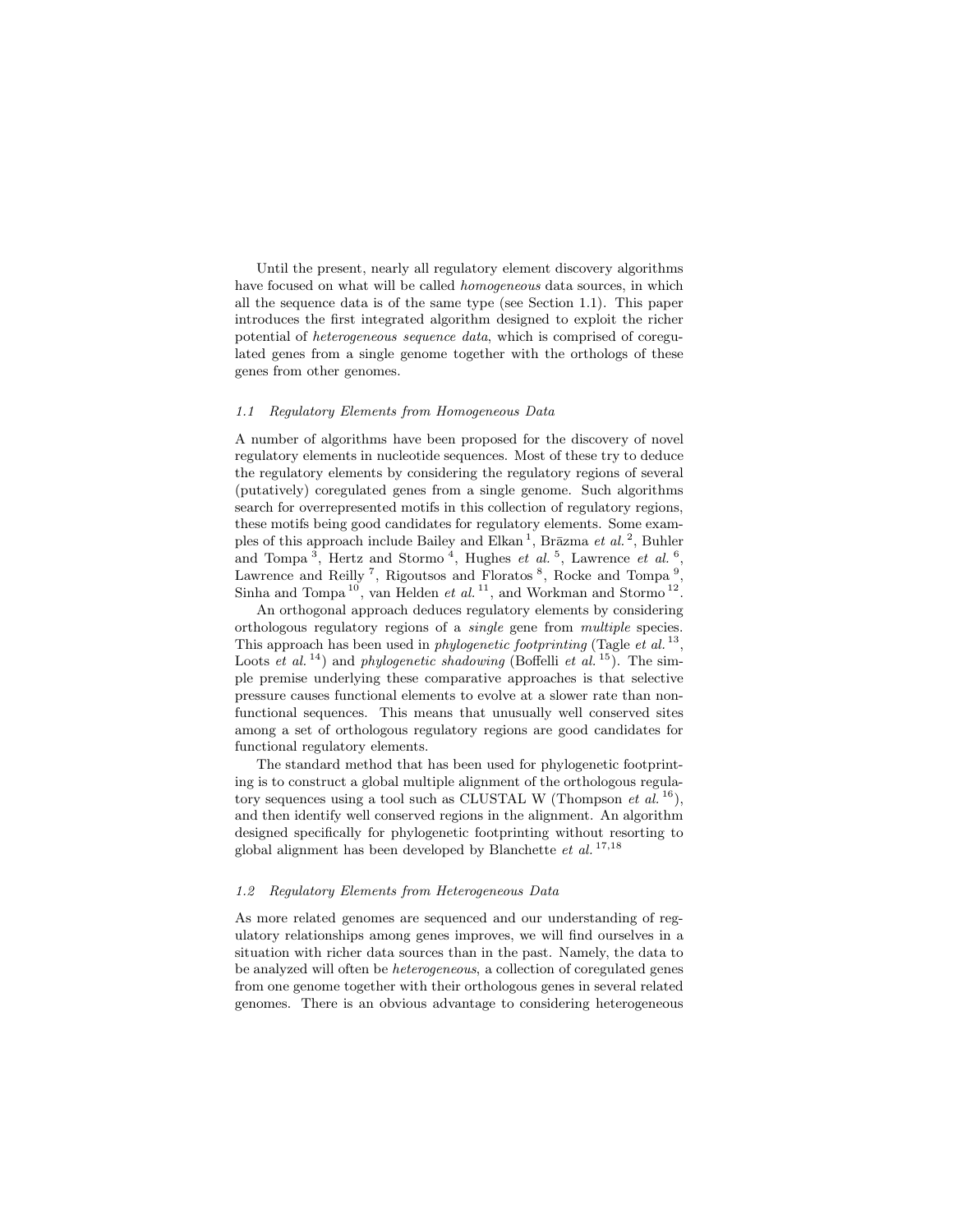data when it is available: namely, motifs may not be detectable when one considers only the coregulated regions from one genome or only the orthologous regions of one gene (McGuire *et al.*<sup>19</sup>, Wang and Stormo<sup>20</sup>).

The most obvious way to handle heterogenous data is to treat all the regulatory regions identically: pool all the input sequences, and search for overrepresented motifs. This is precisely what was done in studies by Gelfand *et al.* <sup>21</sup> and McGuire *et al.* <sup>19</sup> There are several reasons why treating the heterogenous data homogeneously in this way discards valuable information that may be necessary for accurate prediction of regulatory elements:

- 1. This method ignores the phylogeny underlying the data so that, for example, similar sequences from a subset of closely related species will have an unduly high weight in the choice of motifs predicted.
- 2. Phylogenetic studies such as that of Lane  $et$  al.  $2^2$  show that instances of orthologous regulatory elements, because they evolved from a common ancestral sequence, tend to be better conserved than instances across coregulated genes of the same genome. By pooling all the sequences, this distinction is lost.
- 3. Perhaps most importantly, the number of occurrences of a given regulatory element will vary greatly across putatively coregulated genes: some regulatory regions will contain no occurrences, while others will contain multiple occurrences. This variance in number should be much less across orthologous genes, again because they are evolved from a single ancestral sequence. By pooling all the sequences, this distinction too is lost.

Another method for exploiting heterogeneous data involves two separate passes. For instance, Wasserman *et al.*<sup>23</sup>, Kellis *et al.*<sup>24</sup>, Cliften *et* al.<sup>25</sup>, and Wang and Stormo<sup>20</sup> search for well conserved motifs across the orthologous genes and then, among these, search for overrepresented motifs. GuhaThakurta *et al.* <sup>26</sup> do the opposite, searching for overrepresented motifs in one species and eliminating those that are not well conserved in the orthologs. In both cases, the first pass acts as a filter before performing the second pass, and a drawback is that the true motif may be filtered out because it is not conserved well enough in the dimension of the first pass. In other words, these algorithms do not integrate all the available information from the very beginning.

In this paper we propose the first algorithm that uses the heterogeneous sequence data in an integrated manner. We focus on the 2 species case for concreteness and efficiency, but also because of its timeliness for the study of regulons in important sequenced pairs such as human/mouse, fruitfly/mosquito, and C.elegans/C.briggsae.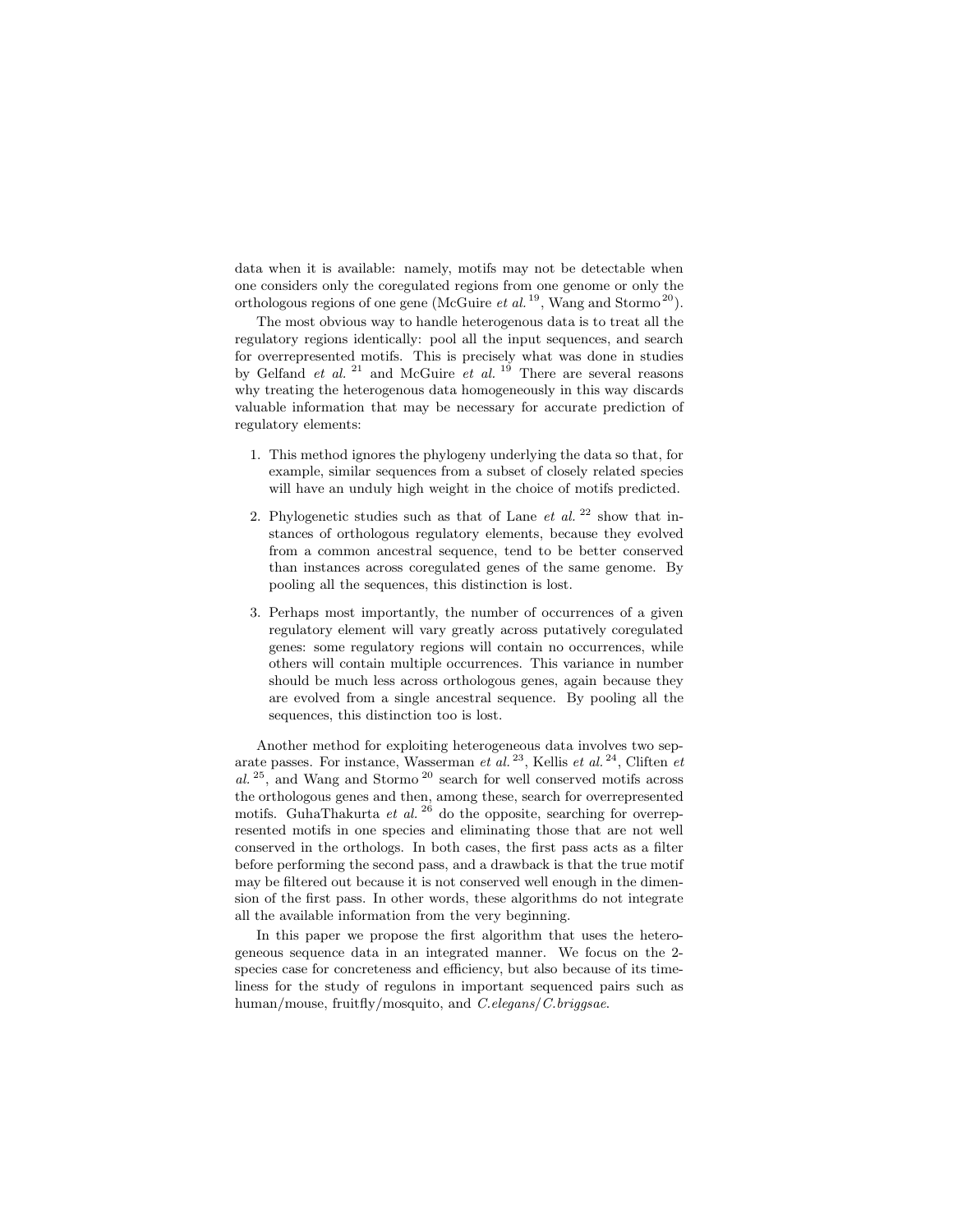#### 2 Expectation-Maximization for Heterogeneous Data

The Expectation-Maximization algorithm of MEME  $^1$  is very well suited for the discovery of regulatory elements in single-species regulons. We have generalized MEME's framework and algorithm so that it is suited for the two-species heterogeneous data problem. We call the new algorithm OrthoMEME.

The inputs to OrthoMEME are sequences  $X_1, X_2, \ldots, X_n$ ,  $Y_1, Y_2, \ldots, Y_n$ , where  $X_1, X_2, \ldots, X_n$  are the regulatory regions of n genes from species  $X$ , and  $Y_i$  is  $X_i$ 's orthologous sequence from species  $Y$ . For ease of discussion we will assume that the motif width  $W$  is fixed but, like MEME, OrthoMEME iterates over different values of W and chooses the best result. Also like MEME, OrthoMEME can be run in any of three modes: OOPS (One Occurrence Per Sequence), ZOOPS (Zero or One Occurrence Per Sequence), or TCM (zero or more occurrences per sequence). TCM mode is particularly appropriate for most regulatory element problems.

In the heterogeneous data setting, a motif occurrence in sequence  $i$ means an occurrence in  $X_i$  and an orthologous occurrence in  $Y_i$ . That is, even in TCM mode every motif occurrence consists of an orthologous pair. Accordingly, the hidden random variables are  $Z_{isjk}$ , defined to be 1 if there are orthologous motif occurrences that begin at position  $j$ of  $X_i$  and position k of  $Y_i$ , both occurrences in orientation s (either + or −), and 0 otherwise. (An underlying assumption is that sequences outside motif occurrences are drawn from the background distributions and, in particular, are not orthologous. This is in general untrue, but for sufficiently diverged sequences the resulting inaccuracy should be minimal.)

OrthoMEME's objective is to maximize the expected log likelihood of the model, divided by the motif width, given the input sequences and hidden variables. The model parameters specify how well conserved the motif is among the sequences of species X (parameter  $\theta$ , a position weight matrix), and how well conserved orthologous pairs of motif instances are (parameter  $\eta$ , a vector of  $4 \times 4$  transition probability matrices). More specifically,

$$
\theta_{jr} = \begin{cases} \Pr(\text{residue } r \text{ in background distribution}) & \text{if } j = 0\\ \Pr(\text{residue } r \text{ at position } j \text{ of } X \text{'s occurrences}) & \text{if } 1 \leq j \leq W, \end{cases}
$$

 $\eta_{jrs} = \Pr(\text{at position } j \text{ of motif, residue } r \text{ of } X \text{ maps to residue } s \text{ of } Y).$ 

There is also a corresponding parameter  $\theta'_{0r}$  that specifies the background distribution in species  $Y$ . In ZOOPS and TCM modes, there is an additional parameter  $\lambda$  that specifies the expected frequency of motif occurrences. Let  $\phi$  be a vector containing all the model parameters.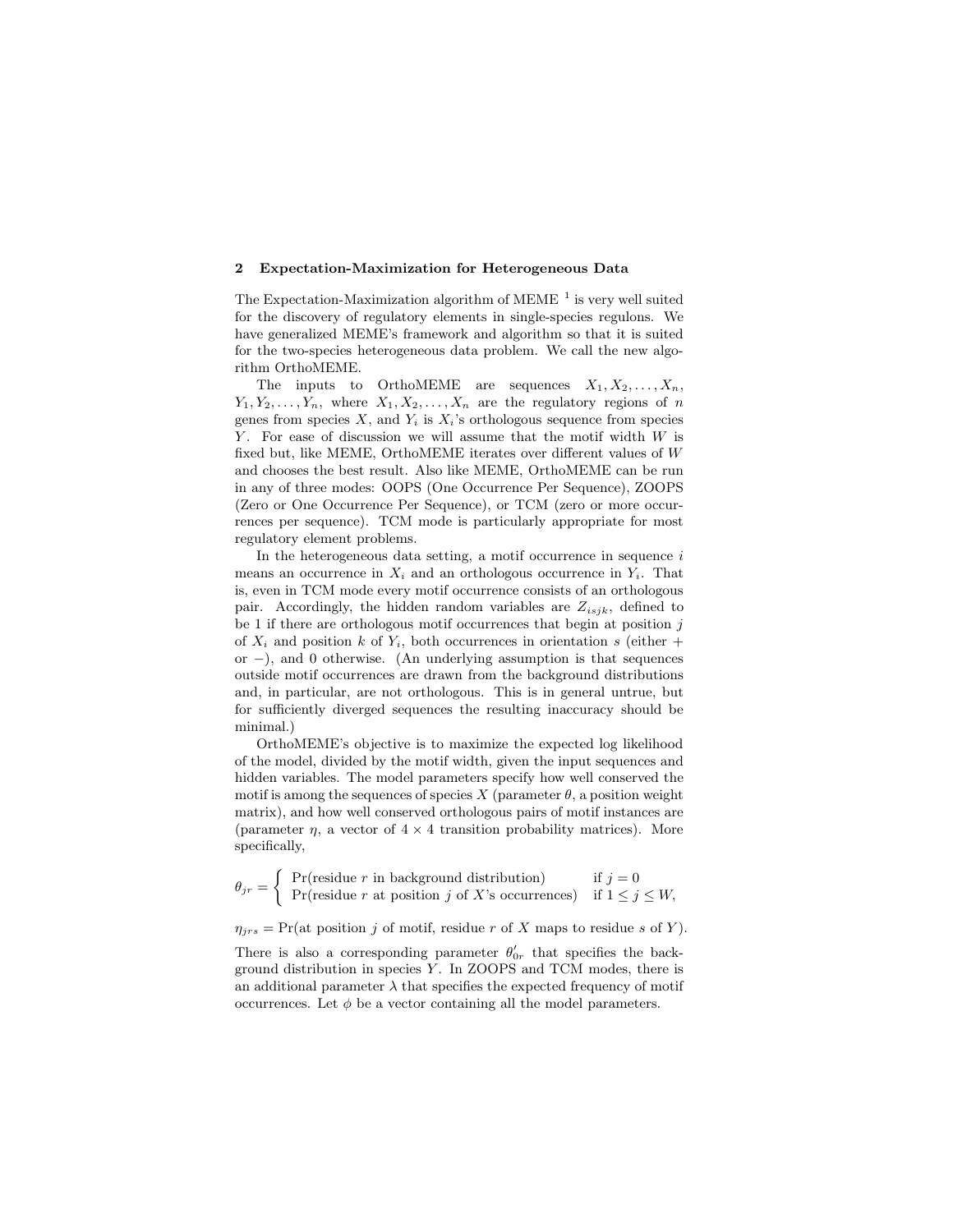In classic expectation-maximization fashion, OrthoMEME alternates between E-steps (which update the expected values of the hidden variables) and M-steps (which update the model parameters). More specifically, the E-step computes  $E(Z_{isjk} | X_i, Y_i, \phi)$ , where  $\phi$  consists of the values of the model parameters computed in the previous M-step. The M-step finds the values of the model parameters  $\phi$  that maximize the log likelihood of the model, given the input sequences and the expected values of  $Z_{isjk}$  computed in the previous E-step.

The formulas for these steps depend on the mode (OOPS, ZOOPS, TCM). For simplicity, we present only the formulas for OOPS mode. Let  $X_{i,s,p}$  be the residue present at position p of strand s in sequence  $X_i$ , and let m be the length of each input sequence. Then the E-step for OOPS mode is computed as follows:

$$
E(Z_{isjk} | X_i, Y_i, \phi) = \frac{\Pr(X_i | Z_{isjk} = 1, \phi) \Pr(Y_i | X_i, Z_{isjk} = 1, \phi)}{\sum_{s, u, v} \Pr(X_i | Z_{isuv} = 1, \phi) \Pr(Y_i | X_i, Z_{isuv} = 1, \phi)},
$$

where

$$
\Pr(X_i \mid Z_{isjk} = 1, \phi) = \prod_{p=1}^{m} \theta_{0X_{i,s,p}} \prod_{p=1}^{W} \theta_{pX_{i,s,j+p-1}},
$$
  

$$
\Pr(Y_i \mid X_i, Z_{isjk} = 1, \phi) = \prod_{p=1}^{m} \theta'_{0Y_{i,s,p}} \prod_{p=1}^{W} \eta_{pX_{i,s,j+p-1}Y_{i,s,k+p-1}}.
$$

The model parameters are evaluated in the M-step as follows. Let  $M_{hfg}$ denote the expected number of times residue  $f$  of  $X$  is mapped to residue  $g$  of Y at position  $h$  in the motif.

$$
M_{hfg} = \sum_{\substack{i,s,j,k \\ X_i,s,j+h-1=f \\ Y_{i,s,k+h-1}=g}} \mathbf{E}(Z_{isjk} | X_i, Y_i, \phi),
$$

$$
X_{i,s,k+h-1}=g
$$

$$
\eta_{hfg} = \frac{M_{hfg}}{\sum_g M_{hfg}}.
$$

 $\theta$  is updated as in MEME.

Each E-step and M-step runs in time  $O(nm^2W)$ , since the number of hidden variables is  $2nm^2$ . This causes the algorithm to run slowly when the input sequences are long, which is an aspect of the algorithm that we are striving to improve. MEME's running time per step is  $O(nmW)$ .

The algorithm needs a measure to compare solutions found, in order to choose the best motif among all those found from different initial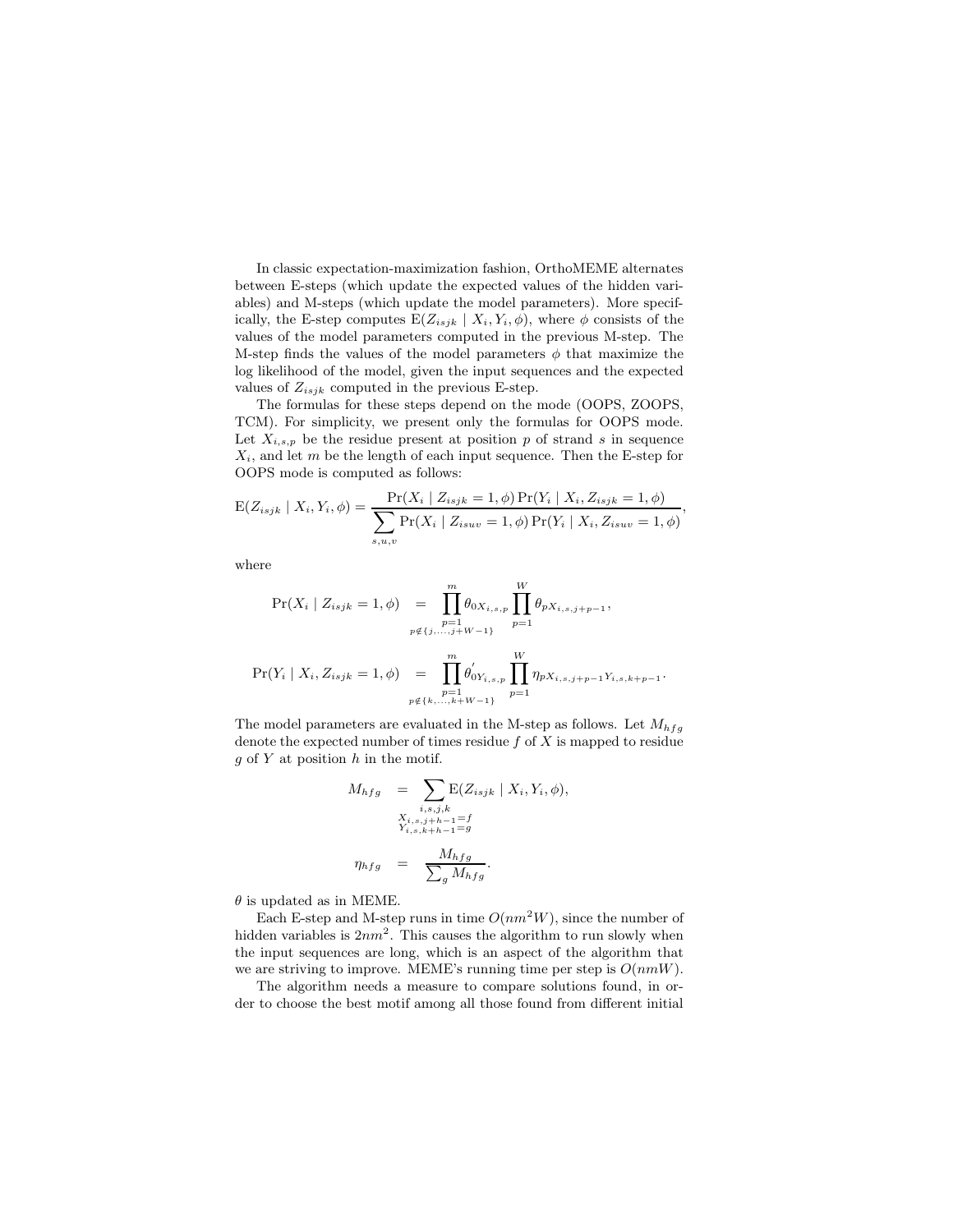values of  $\phi$  and different choices of motif width W. Unlike MEME, OrthoMEME compares solutions on the basis of the expected log likelihood of the model, divided by the motif width, given the input sequences and hidden variables. That is, it uses the very evaluation function that it is optimizing. (MEME instead uses the p-value of the relative entropy of the motif instances predicted.)

There is an interesting algorithmic problem that arises only in the TCM mode of OrthoMEME and not at all in MEME. In order to produce actual motif occurrences from the final values  $Z'_{isjk}$  of  $E(Z_{isjk} | X_i, Y_i, \phi)$ , OrthoMEME must choose 0 or more good orthologous pairs  $(j_1, k_1), (j_2, k_2), \ldots$  for each value of i. These pairs should represent nonoverlapping occurrences whose order is conserved between the two species, that is,  $j_h + W \leq j_{h+1}$  and  $k_h + W \leq k_{h+1}$ , for all h. For each value of i, OrthoMEME does this by retaining only those pairs  $(j, k)$  such that  $Z'_{isjk}$  exceeds a threshold, and then using dynamic programming (quite similar to that for optimal alignment) to choose those pairs that represent nonoverlapping occurrences with conserved order and maximum total value of  $Z_{isjk}^{\prime}$ .

#### 3 Experimental Results

OrthoMEME is implemented and we intend to make it publicly available. This section reports initial results of OrthoMEME on several heterogeneous data sets. All MEME and OrthoMEME motifs discussed below were among the top 3 motifs reported on those input sequences.

Tables 1–3 show the predictions of OrthoMEME on yeast regulons from Saccharomyces cerevisiae and their orthologs in Saccharomyces bayanus. The S. cerevisiae target genes and binding sites for these transcription factors come from SCPD<sup>27</sup>.

The homogeneous S. cerevisiae data sets of Tables 1 and 2 are known to be particularly difficult: the motif discovery tools  $YMF^{10}$ , MEME<sup>1</sup>, and Align $ACE<sup>5</sup>$  all failed to find the known transcription factor binding sites in these *S. cerevisiae* regulons (Sinha and Tompa<sup>28</sup>).

Table 1 shows OrthoMEME's predictions on the genes known to be regulated by HAP2;HAP3;HAP4. There are 5 known binding sites contained in 4 target genes. MEME predicted only 1 of these binding sites (whether run on just S. cerevisiae sequences or on the pooled sequences of both species), whereas OrthoMEME predicted 3 using the same parameters. In this and all subsequent tables, the underlined portions of the predicted motif occurrences are the subsequences that overlap the known binding sites.

Table 2 shows OrthoMEME's predictions on the genes known to be regulated by UASCAR. There are 4 known binding sites contained in 3 target genes, all 4 of which are predicted by OrthoMEME. MEME pre-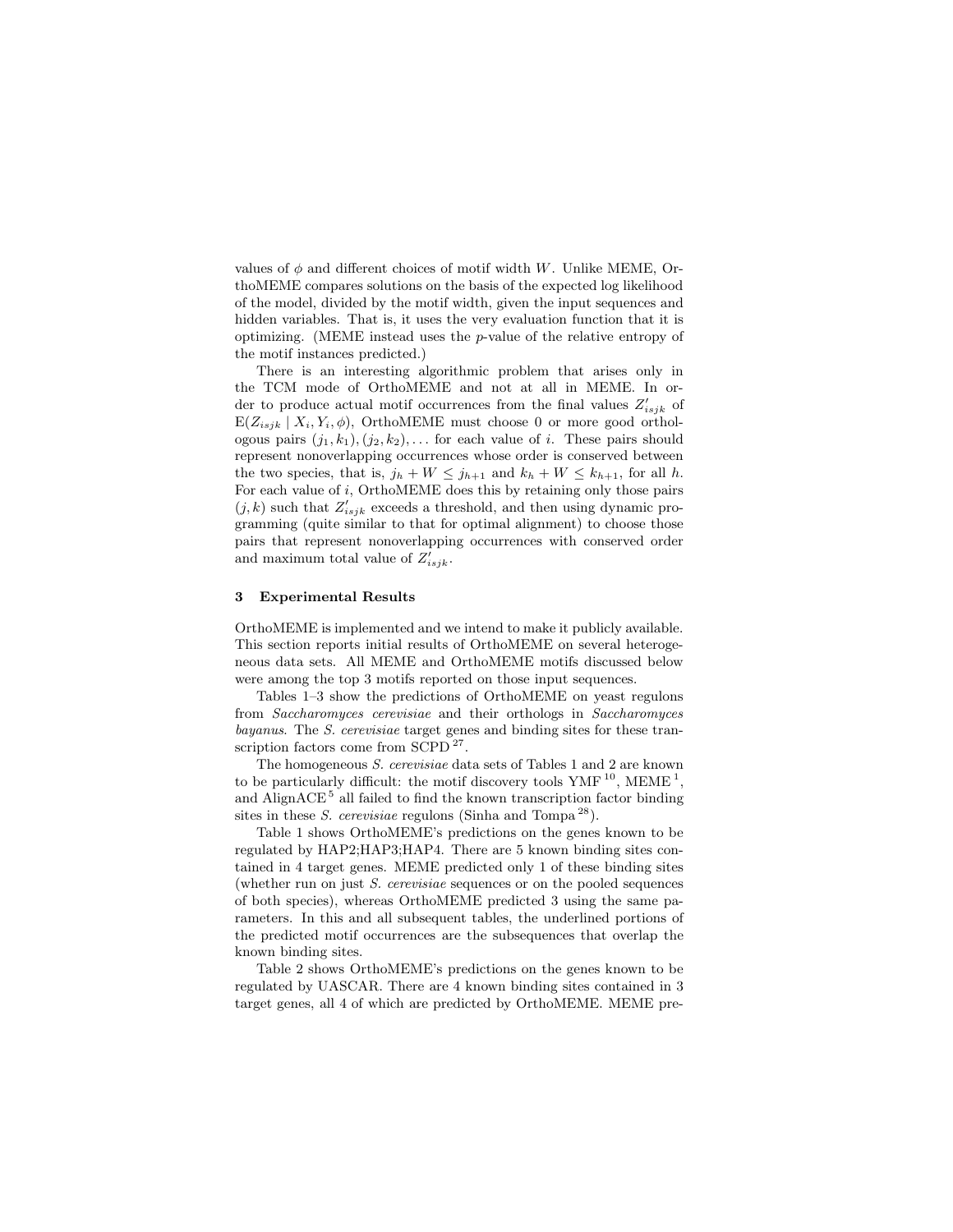Table 1: HAP2;HAP3;HAP4 predicted motif, OOPS mode, sequence length 600. The column labeled "Mut" shows the number of mismatches between the orthologous motif occurrences. The underlined portions of the motif occurrences are the subsequences that overlap the known binding sites. OrthoMEME missed one occurrence in each of SPR3 and CYC1. Source: SCPD<sup>27</sup>.

|                  |     |        | <i>S.</i> cerevisiae | S. bayanus |                 |     |
|------------------|-----|--------|----------------------|------------|-----------------|-----|
| Gene             | Str | Pos    | Instance             | Pos        | Instance        | Mut |
| CYC <sub>1</sub> |     | $-284$ | TTGGTTGG             | $-319$     | TTGGTTGG        |     |
| SPR <sub>3</sub> |     | $-485$ | ATGGTTGC             | -377       | ATGGTTGA        |     |
| QCR8             |     | $-211$ | <b>TTCATTGG</b>      | $-225$     | TTTATTGG        |     |
| COX6             |     | -286   | <b>CTGATTGG</b>      | $-283$     | <b>CTGATTGG</b> |     |

Table 2: UASCAR predicted motif, TCM mode, sequence length 300. OrthoMEME missed no occurrences. Source: SCPD<sup>27</sup>.

|        |        | S.     | cerevisiae | S.     |                   |              |
|--------|--------|--------|------------|--------|-------------------|--------------|
| Gene   | Str    | Pos    | Instance   | Pos    | Instance          | Mut          |
| CAR2   | $^{+}$ | $-218$ | CTCTGTTAAC | $-222$ | CTCTGTTAAC        | $\mathbf{0}$ |
| CAR2   | $^{+}$ | $-154$ | TGCCCTTGCC | $-153$ | TGCCCTTGCC        |              |
| ARG5,6 | $^{+}$ | $-114$ | TTCCATTAGG | $-122$ | TTCCATTAGG        | 0            |
| CAR1   | $^{+}$ | $-169$ | TTCACTTAGC | $-176$ | TTCACTTAGC        |              |
| ARG5,6 | $^{+}$ | $-52$  | TGCCTTTAGT | -56    | <b>TGCCTTTAGT</b> |              |
| ARG5,6 | $^{+}$ | $-286$ | TTCACTTAAA | $-294$ | TTCACTTAAG        |              |
| CAR2   | $^{+}$ | $-189$ | TGCCGTTAGC | $-193$ | TGCCGTTAGC        |              |
| CAR2   |        | $-252$ | TTGCGTGTGG | $-257$ | TTGCGTGCGG        |              |
| ARG5,6 | $^{+}$ | $-224$ | ATGACTCAGT | $-228$ | ATGACTCAGT        | O            |
| CAR1   |        | $-209$ | TGCCATTAGC | $-216$ | TGCCGTTAGC        |              |
| CAR1   | $^{+}$ | $-232$ | TGCCCTTCGC | $-239$ | TGCCCTTGGC        |              |
| CAR1   |        | -86    | TTCTCTTCTC | -73    | <b>TTCTCCTCTC</b> |              |

dicted none of these binding sites when run on the S. cerevisiae sequences alone, and all 4 when run on the pooled sequences of both species.

Table 3 summarizes the performance of OrthoMEME on some less difficult yeast regulons<sup>28</sup>. On all three regulons OrthoMEME had few false negatives. On the SCB and PDR3 regulons, OrthoMEME's number of false positives was comparable to that of MEME. On the MCB regulon, OrthoMEME had many more false positives than MEME, but many fewer false negatives to compensate.

Tables 4 and 5 give examples of OrthoMEME run on heterogeneous human/mouse data. Table 4 shows target genes of the human transcription factor SRF together with their mouse orthologs. TRANSFAC<sup>29</sup> reports one known binding site in each of these 4 regulatory sequences.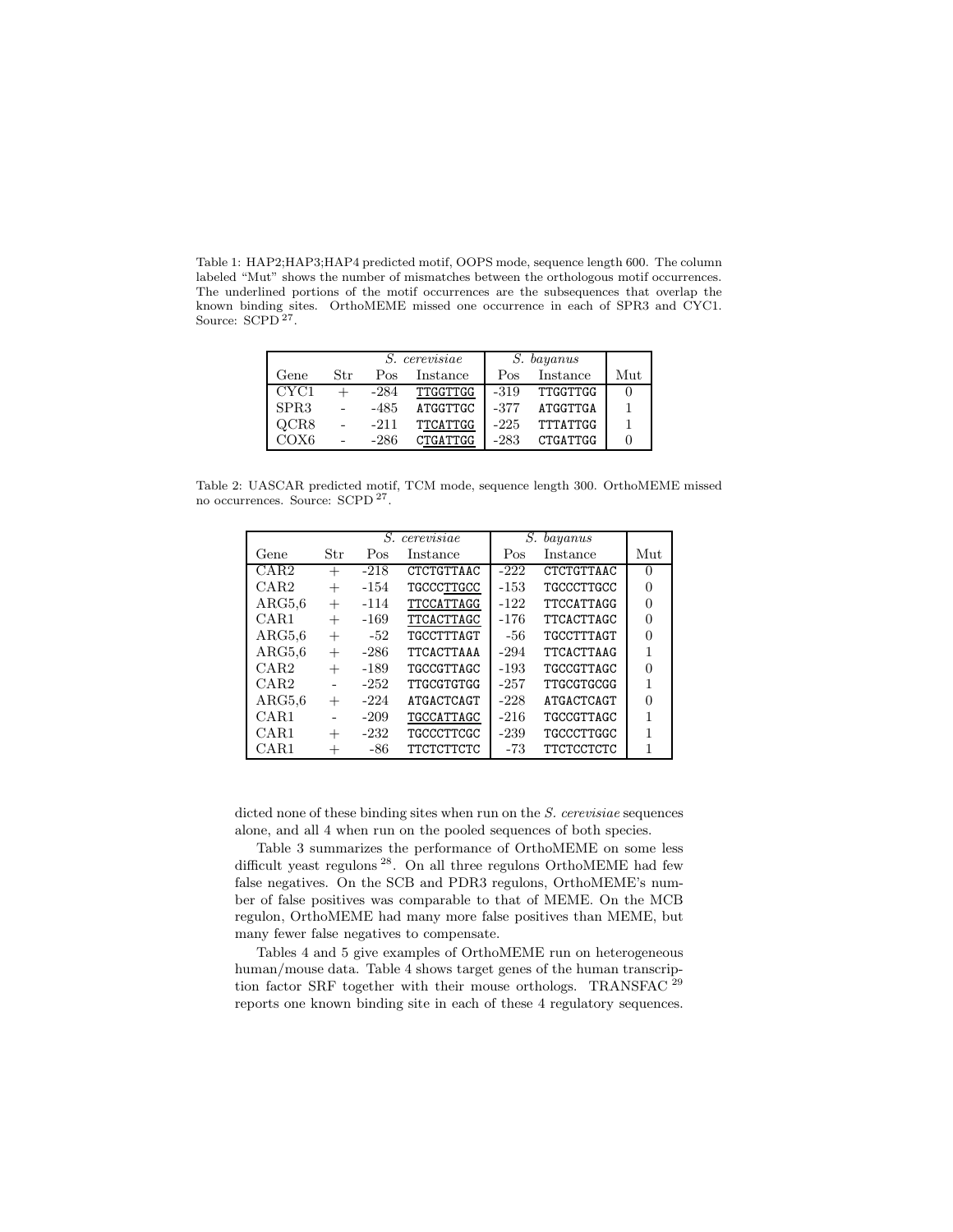Table 3: Summary of other yeast regulons, S. cerevisiae vs. S. bayanus, TCM mode, sequence length 1000. Column headings: "genes", the number of target genes in the regulon; "known", the number of known S. cerevisiae binding sites in these target genes; "MEME, S. cer.", MEME run on the S. cerevisiae sequences; "MEME, pooled", MEME run on the pooled sequences of both species; "FP", the number of false positives (predictions that were not binding sites); "FN", the number of false negatives (binding sites that were not predicted). Source: SCPD<sup>27</sup>.

|        |       |       | OrthoMEME |    |    | MEME, $S.$ cer.   MEME, pooled |     |  |
|--------|-------|-------|-----------|----|----|--------------------------------|-----|--|
| factor | genes | known | FP        | FN | FP | FN                             | FP  |  |
| SCB    |       |       |           |    |    |                                | 13  |  |
| MCB    |       |       |           |    |    |                                |     |  |
| PDR3   |       |       |           |    |    |                                | 1 ર |  |

Table 4: SRF predicted motif, OOPS mode, sequence length 1000. OrthoMEME missed one occurrence in each of B-ACT and apoE. Source: TRANSFAC<sup>29</sup>.

|          |                |        | H. sapiens | M. musculus |            |     |
|----------|----------------|--------|------------|-------------|------------|-----|
| Gene     | Str            | Pos    | Instance   | Pos         | Instance   | Mut |
| B-ACT    |                | $-73$  | CCTTTTATGG | -65         | CCTTTTATGG |     |
| c-fos    | $\blacksquare$ | $-314$ | CCTAATATGG | $-459$      | CCTAATATGG |     |
| apoE     | $\equiv$       | -43    | CCAATTATAG | $-855$      | CCAATTATAG |     |
| $CA-ACT$ | $\omega$       | -850   | CCTTATTTGG | $-111$      | CCTTATTTGG |     |

OrthoMEME predicted 2 of these 4 known binding sites. MEME, using the same parameters, found none of them, whether run on just the human sequences or on the pooled human and mouse sequences.

Table 5 shows target genes of the human transcription factor  $NF-\kappa B$ together with their mouse orthologs. TRANSFAC<sup>29</sup> reports 11 known binding sites in these 10 genes. Because OrthoMEME was run in OOPS mode, it missed one of the two occurrences in IL-2. It also missed the known occurrences in SELE and IL-2R $\alpha$ . MEME, using the same parameters, performed as well on this regulon.

Table 6 shows an example of OrthoMEME's predictions on a worm regulon. This is a collection of Caenorhabditis elegans genes regulated by the transcription factor DAF-19 (Swoboda *et al.* <sup>30</sup>), together with orthologs from Caenorhabditis briggsae. Each regulatory region in C. elegans is known to contain one instance of the "x-box", which is the binding site of DAF-19. OrthoMEME predicted all five of the documented x-boxes 30 , as did MEME. (The full x-box has width 14 bp, of which OrthoMEME omitted the somewhat less conserved first 4 bp.)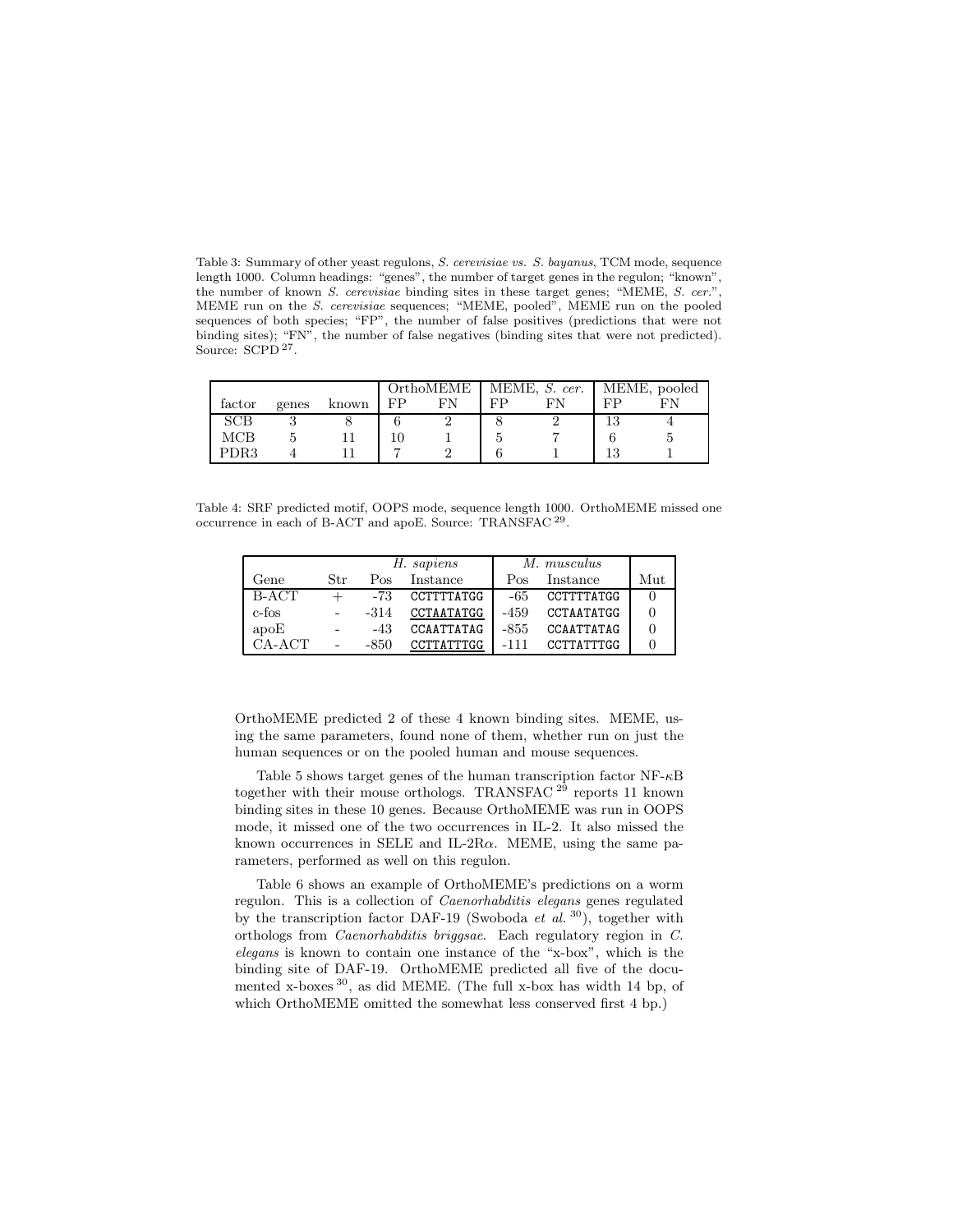|                |                | H. sapiens |                 |        | M. musculus            |                |
|----------------|----------------|------------|-----------------|--------|------------------------|----------------|
| Gene           | Str            | Pos        | Instance        | Pos    | Instance               | Mut            |
| <b>SELE</b>    | $\sim$         | $-285$     | CCCGGGAATATCCAC | $-262$ | TCTGGGAATATCCAC        | 2              |
| $ICAM-1$       | $\bar{a}$      | $-228$     | CTCCGGAATTTCCAA | $-250$ | TCTAGGAATTTCCAA        | $\overline{4}$ |
| $GRO-\gamma$   | $^{+}$         | $-160$     | TCCGGGAATTTCCCT | $-140$ | TCCGGGAATTTCCCT        |                |
| GRO- $\alpha$  | $^{+}$         | $-160$     | TCCGGGAATTTCCCT | $-140$ | TCCGGGAATTTCCCT        |                |
| IL-2R $\alpha$ | $\blacksquare$ | $-306$     | TGCGGTAATTTTTCA | $-276$ | TGCGGTAATTTTTCA        |                |
| $GRO-\beta$    | $+$            | $-156$     | TCCGGGAATTTCCCT | -146   | <b>TCAGGGAATTTCCCT</b> |                |
| TNF- $\beta$   | $+$            | -274       | CCTGGGGGCTTCCCC | $-251$ | CCTGGGGGCTTCCCC        |                |
| $IL-6$         | $+$            | $-139$     | TGTGGGATTTTCCCA | $-125$ | TGTGGGATTTTCCCA        |                |
| IFN- $\beta$   | ٠              | $-140$     | CAGAGGAATTTCCCA | $-137$ | CAGAGGAATTTCCCA        |                |
| $H - 2$        | $^{+}$         | $-255$     | AGAGGGATTTCACCT | $-257$ | AGAGGGATTTCACCT        |                |

Table 5: NF-κB predicted motif, OOPS mode, sequence length 1000. OrthoMEME missed one occurrence in each of SELE, IL-2R $\alpha$ , and IL-2. Source: TRANSFAC  $^{29}$ .

Table 6: DAF-19 predicted motif, OOPS mode, sequence length 1000. OrthoMEME missed no occurrences. Source: Swoboda et al.<sup>30</sup>.

|                 |        |        | C. elegans | $C.$ briggsae |            |     |
|-----------------|--------|--------|------------|---------------|------------|-----|
| Gene            | Str    | Pos    | Instance   | Pos           | Instance   | Mut |
| $che-2$         | $^{+}$ | $-126$ | TCATGGTGAC | $-178$        | CCATGGCAAC | 3   |
| $osm-1$         |        | -86    | CCATGGTAGC | $-79$         | CCATGGCAAC | 2   |
| f02d8.3         |        | $-79$  | CCATGGAAAC | -93           | CCATGGAAAC |     |
| $osm-6$         |        | $-100$ | CTATGGTAAC | -764          | CGATGACAAA |     |
| $\text{daf-19}$ |        | $-109$ | CCATGGAAAC | $-243$        | CTTTGGCAAA |     |

#### 4 Conclusion

As more genomes are sequenced and our understanding of regulatory relationships among genes improves, algorithms for motif discovery from the rich source of heterogeneous sequence data will become prevalent. We have introduced the first algorithm to deal with heterogeneous data sources in a truly integrated manner, using all the data from the onset of analysis.

We are still in the early stages of experimenting with the implementation and its parameters. There is much room for improved prediction accuracy and we are optimistic that, with more experience, we will consistently be able to solve problems with OrthoMEME that cannot be solved from homogeneous data alone.

There is a reasonably straightforward extension to  $K > 2$  species in which the transition matrices  $\eta_j$  are replaced by rate matrices and one assumes that the phylogeny and its branch lengths are given. For this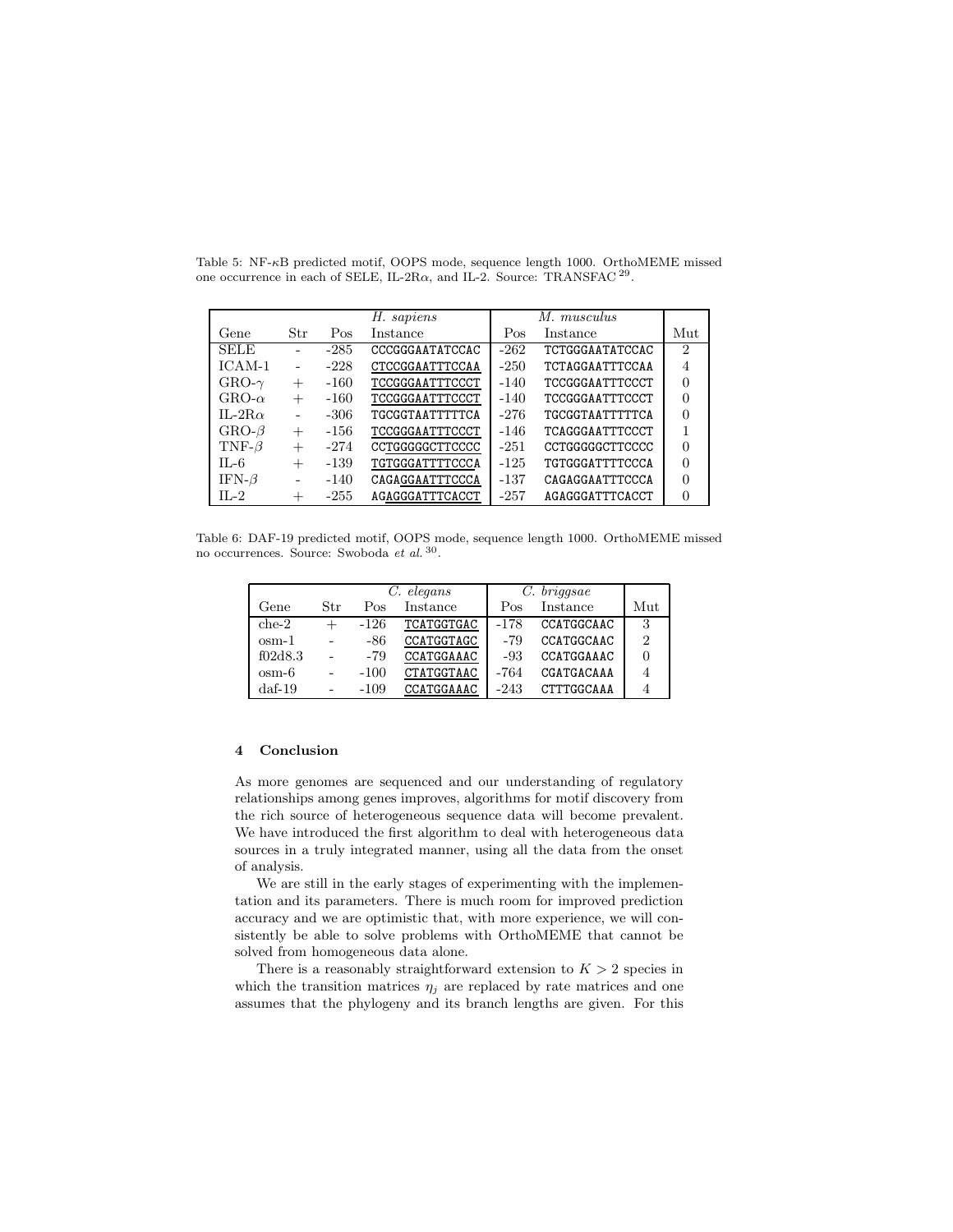extension the running time would be  $O(nm<sup>K</sup>W)$ , which is prohibitive. We are working on faster algorithms for this case and also the important case  $K = 2$ .

For the case  $K = 2$ , it seems important to have a better understanding of how evolutionary distance between the species affects OrthoMEME's accuracy.

### Acknowledgments

Peter Swoboda provided us with the C. elegans DAF-19 data set, and Phil Green and Joe Felsenstein made helpful suggestions. This material is based upon work supported in part by the Howard Hughes Medical Institute, by the National Science Foundation under grants DBI-9974498 and DBI-0218798, and by the National Institutes of Health under grant R01 HG02602.

## References

- 1. Timothy L. Bailey and Charles Elkan. The value of prior knowledge in discovering motifs in MEME. In Proceedings of the Third International Conference on Intelligent Systems for Molecular Biology, pages 21–29, Menlo Park, CA, 1995. AAAI Press.
- 2. Alvis Brāzma, Inge Jonassen, Jaak Vilo, and Esko Ukkonen. Predicting gene regulatory elements in silico on a genomic scale. Genome Research, 15:1202–1215, 1998.
- 3. Jeremy Buhler and Martin Tompa. Finding motifs using random projections. Journal of Computational Biology, 9(2):225–242, 2002.
- 4. Gerald Z. Hertz and Gary D. Stormo. Identifying DNA and protein patterns with statistically significant alignments of multiple sequences. *Bioinformatics*,  $15(7/8)$ :563-577, July/August 1999.
- 5. J. D. Hughes, P. W. Estep, S. Tavazoie, and G. M. Church. Computational identification of cis-regulatory elements associated with groups of functionally related genes in Saccharomyces cerevisiae. Journal of Molecular Biology, 296:1205–1214, 2000.
- 6. Charles E. Lawrence, Stephen F. Altschul, Mark S. Boguski, Jun S. Liu, Andrew F. Neuwald, and John C. Wootton. Detecting subtle sequence signals: a Gibbs sampling strategy for multiple alignment. Science, 262:208–214, 8 October 1993.
- 7. Charles E. Lawrence and Andrew A. Reilly. An expectation maximization (EM) algorithm for the identification and characterization of common sites in unaligned biopolymer sequences. Proteins: Structure, Function, and Genetics, 7:41–51, 1990.
- 8. Isidore Rigoutsos and Aris Floratos. Motif discovery without alignment or enumeration. In RECOMB98: Proceedings of the Second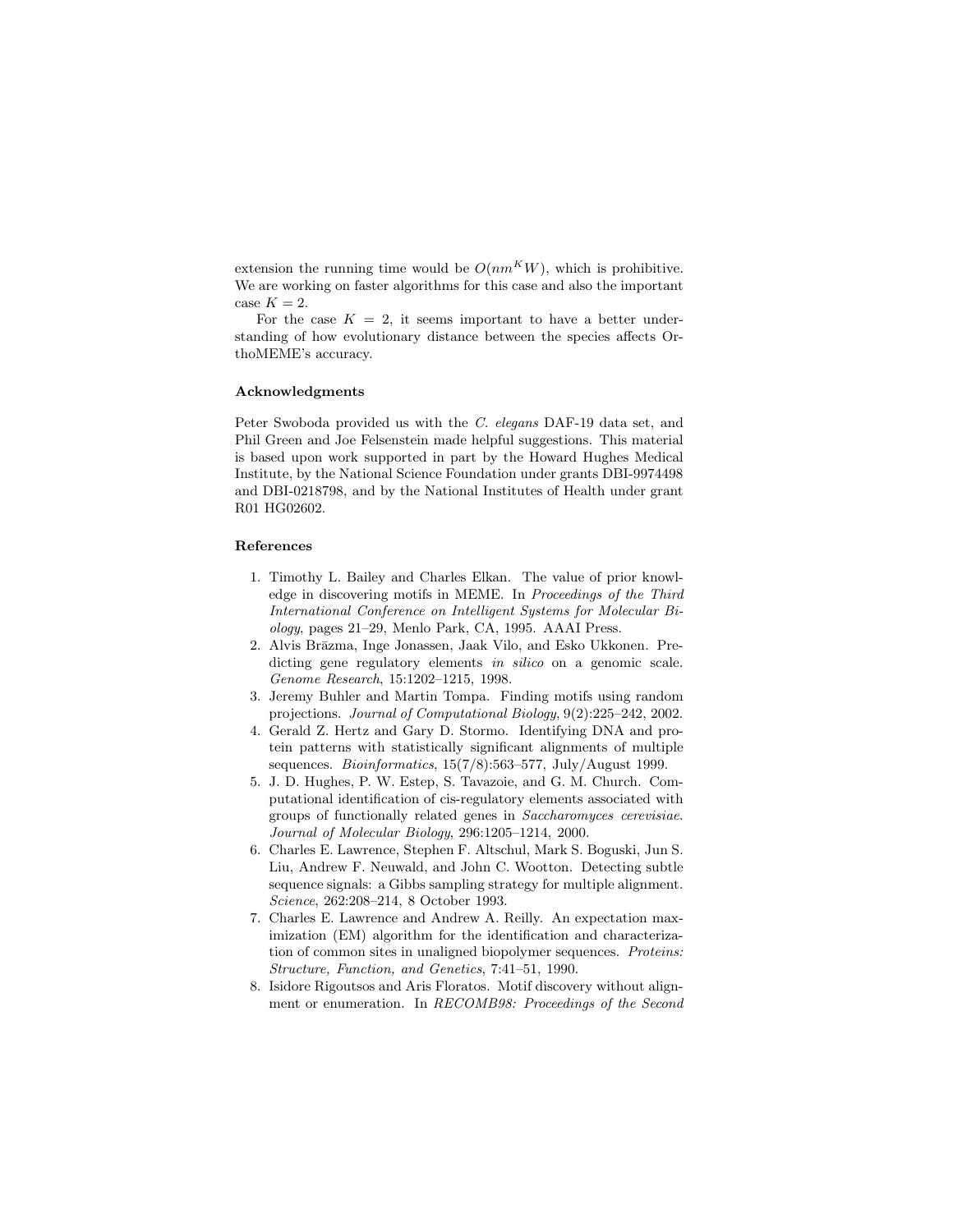Annual International Conference on Computational Molecular Biology, pages 221–227, New York, NY, March 1998.

- 9. Emily Rocke and Martin Tompa. An algorithm for finding novel gapped motifs in DNA sequences. In RECOMB98: Proceedings of the Second Annual International Conference on Computational Molecular Biology, pages 228–233, New York, NY, March 1998.
- 10. Saurabh Sinha and Martin Tompa. Discovery of novel transcription factor binding sites by statistical overrepresentation. Nucleic Acids Research, 30(24):5549–5560, December 2002.
- 11. J. van Helden, A. Rios, and J. Collado-Vides. Discovering regulatory elements in non-coding sequences by analysis of spaced dyads. Nucleic Acids Research, 28:1808–1818, 2000.
- 12. C. T. Workman and G. D. Stormo. ANN-Spec: a method for discovering transcription factor binding sites with improved specificity. In Pacific Symposium on Biocomputing, pages 464–475, Honolulu, Hawaii, January 2000.
- 13. D.A. Tagle, B.F. Koop, M. Goodman, J.L. Slightom, D.L. Hess, and R.T. Jones. Embryonic  $\epsilon$  and  $\gamma$  globin genes of a prosimian primate (Galago crassicaudatus) nucleotide and amino acid sequences, developmental regulation and phylogenetic footprints. Journal of Molecular Biology, 203:439–455, 1988.
- 14. Gabriela G. Loots, Ivan Ovcharenko, Lior Pachter, Inna Dubchak, and Edward M. Rubin. rVista for comparative sequence-based discovery of functional transcription factor binding sites. Genome Research, 12:832–839, May 2002.
- 15. Dario Boffelli, Jon McAuliffe, Dmitriy Ovcharenko, Keith D. Lewis, Ivan Ovcharenko, Lior Pachter, and Edward M. Rubin. Phylogenetic shadowing of primate sequences to find functional regions of the human genome. Science, 299(5611):1391–1394, February 2003.
- 16. J.D. Thompson, D.G. Higgins, and T.J. Gibson. CLUSTAL W: improving the sensitivity of progressive multiple alignment through sequence weighting, position specific gap penalties and weight matrix choice. Nucleic Acids Research, 22:4673–4680, 1994.
- 17. Mathieu Blanchette, Benno Schwikowski, and Martin Tompa. Algorithms for phylogenetic footprinting. Journal of Computational Biology, 9(2):211–223, 2002.
- 18. Mathieu Blanchette and Martin Tompa. Discovery of regulatory elements by a computational method for phylogenetic footprinting. Genome Research, 12(5):739–748, May 2002.
- 19. Abigail Manson McGuire, Jason D. Hughes, and George M. Church. Conservation of DNA regulatory motifs and discovery of new motifs in microbial genomes. Genome Research, 10:744–757, 2000.
- 20. Ting Wang and Gary D. Stormo. Combining phylogenetic data